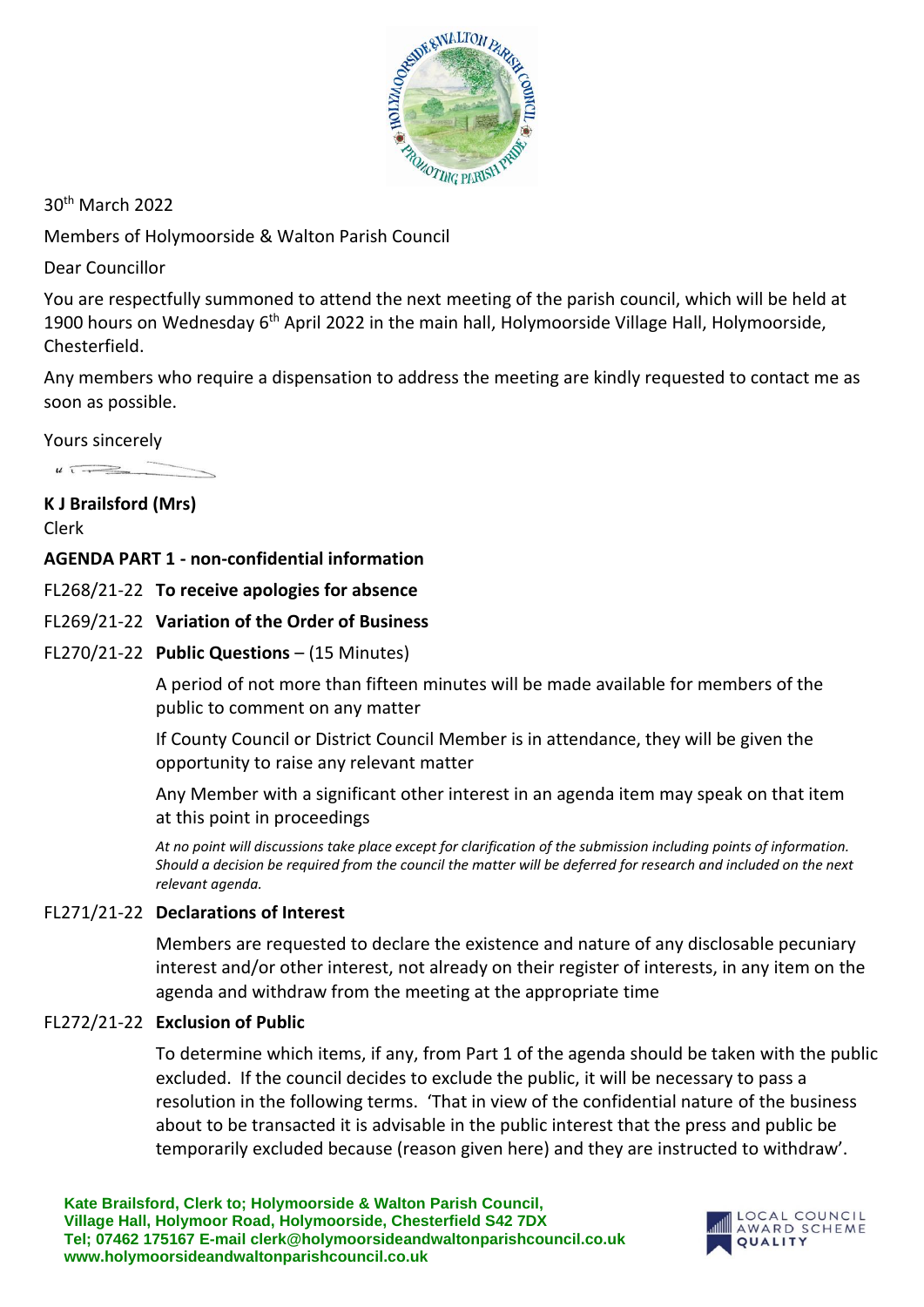- FL273/21-22 **Minutes from the full meeting of the parish council held on Wednesday 2 nd March 2022** (papers enclosed)
- FL274/21-22 **Minutes and recommendations from the community events working party meeting full meeting held on Tuesday 8th March 2022** (papers enclosed)
	- To confirm that Cllr Phelps can seek donations of seeds/plants on behalf of the parish council
	- To confirm that a stall holder will apply for their own TEN for the giving of sample liquors and to confirm whether they be allowed to sell prosecco for consumption at the event
	- To note that a Tombola stall will be having a 'bottle stall' which may include alcohol
	- 1st aid provision

# FL275/21-22 **Councillors' actions**

- Cllr Holmes; staff appraisal 24/2/22; 1 % hours
- Cllr Maskrey; personnel meeting 1/3/22; 1 hour
- Cllrs Thacker & Truscott; community events working party meeting 8/3/22; 1 hour
- Cllr Phelps; play area signage inspection & notice design 14/3/22; 1/2 hour
- Cllr Phelps CNAS work; 6 hours
- Cllr Truscott; personnel meeting 22/3/22; 1¼ hours
- Cllr Truscott; set up hall and personnel 23/3/22; 3/4 hour
- Cllr Phelps; NEDDC district/parish liaison meeting 18/3/22; 11/2 hours

# FL276/21-22 **Planning applications and related decisions**

# *Planning applications received*

- a) 15 Acorn Ridge, Walton-proposed single storey annexe to side of property-22/00162/FLH
- b) 5 Harewood Road, Holymoorside-demolition of attached garage and construction of 1.5 storey side extension and extension of rear decking-22/00163/FLH
- c) Syda Grange, Longside Road, Holymoorside-regularise the engineering works undertaken to create a level, drained area for the existing manage area used by the riding school-22/00058/FL
- d) Stanedge Golf Club, Darley Road, Stanedge, Ashover-proposed office and ladies changing room extension (Affecting a Public Right of Way)-22/00074/FL
- e) Yew Tree Cottage, Matlock Road, Walton-change of use of section of land for hardstanding and retention of fence and gates-22/00220/FL
- f) 3 Matlock Road, Walton-2 storey extension to side of property, comprising car port over existing driveway, removal of no.1 chimney-22/00257/FLH

# *Planning applications granted*

g) 7 Holymoor Road, Holymoorside-single storey extension to the rear of 7 Holymoor Road, Holymoorside-22/00118/FLH

# *Planning appeals*

h) Land between Ashcroft and Cherry Tree Farm, Matlock Road, Walton-proposed infill dwelling with detached garage (Affecting the setting of a Listed Building)-21/00372/FL

# *Other planning matters*

i) Correspondence in relation to the possible sale of private land in Holymoorside

# FL277/21-22 **Village hall**

• Quotation received for the line marking of the car park £525 (PMR FL253/21-22)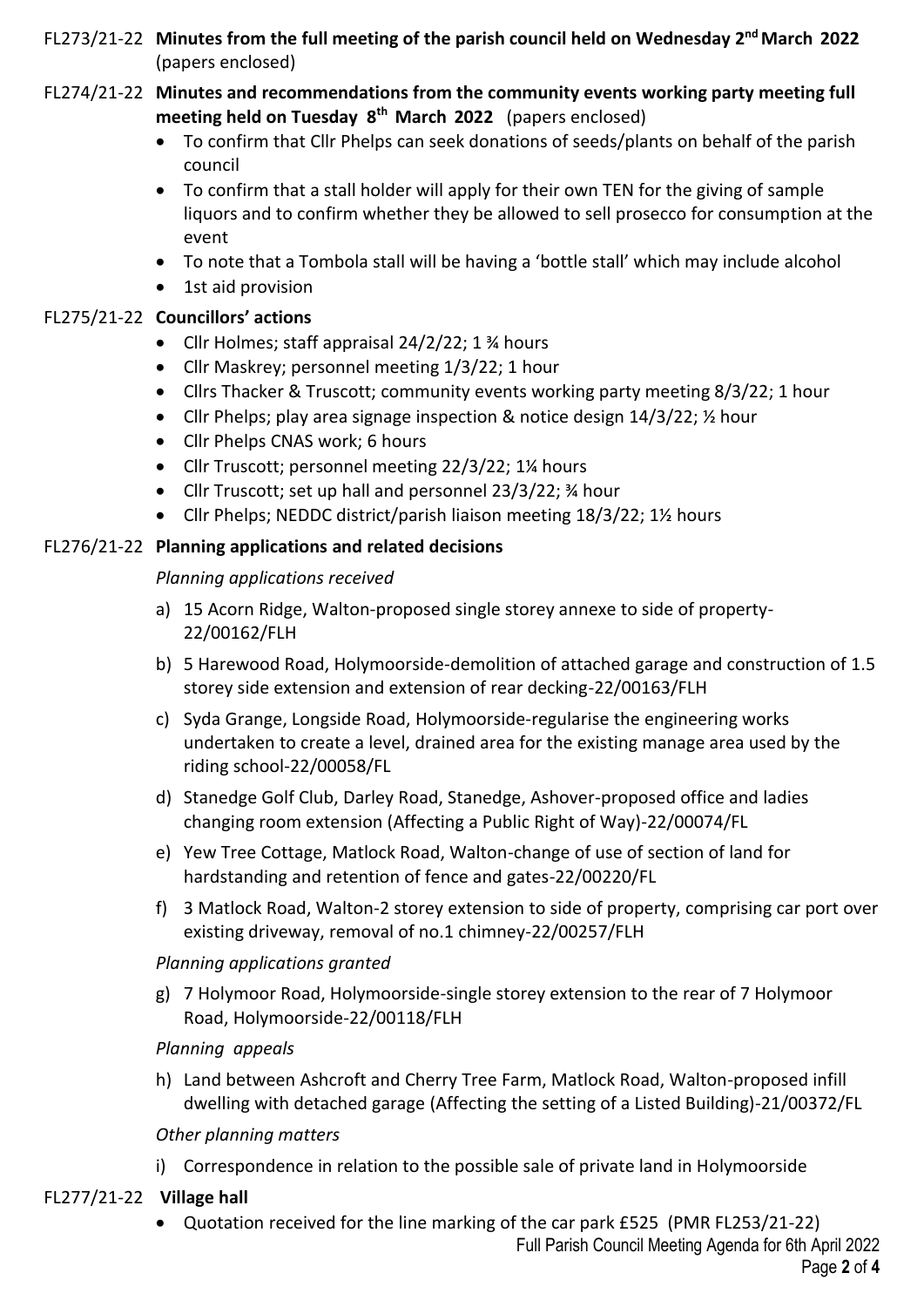- Emergency replacement of the boiler at a cost of £2390
- Correspondence in relation to cancelled booking in the hall (papers enclosed)

# FL278/21-22 **Administration**

- To resolve on-going parish council policies (all councillors already have a copy)
	- $\triangleright$  Stress management policy (not currently on the website)
	- $\triangleright$  Unreasonably consistent complaints & unreasonable behaviour policy (is on the website)
	- $\triangleright$  Safeguarding policy (is on the website)
- Purchase of Nord VNP for 2 years to protect devices used for council business
- Organisation of the Annual Meeting of the Parish on Wednesday 18th May 2022 at 7.30pm, the Pride of Parish Award nominee and the serving of refreshments

# FL279/21-22 **Sports & leisure**

- Green-keeper H&S information update (PMR FL255/21-22)
- Bowling Club RA (papers circulated via e-mail)
- Correspondence from the Tennis Club in relation to the possible provision of a bench at the facilities, funded by the family of a past member

# FL280/21-22 **H&S**

- Final Legionella report for the village hall and changing rooms (PMR FL256/21-22) (papers circulated via e-mail)
- Independent H&S report 2022 (papers circulated via e-mail)
- Ladder inspection and new purchase required following one set being condemned
- PAT completed with no faults found
- Latest reports from DCC in relation to the play area inspections, with all being in good order
- Action taken by Clerk to repair swing
- Suggested wording for the possible provision of new signage in the play area (PMR FL256/21-22) (papers enclosed)

# FL281/21-22 **Highway matters**

- Derbyshire Police & Crime Commissioner information in relation to Vehicle Activated Signs (PMR FL216/21-22) (papers enclosed)
- Cultivation licence for Holymoor Road (PMR FL78/16)

# FL282/21-22 **Outside**

- Verbal allotment report
- Request to use the recreation ground for small scale dog training classes
- Request to possibly place a seat in Holymoorside, with suggestions be sought from the parish council

# FL283/21-22 **Climate**

- Tree planting and plaque
- Verbal/written report from Cllr Phelps, including anticipated costs for the Party in the Park event (papers enclosed)
- Request from Holymoorside Pre-school for a small donation to facilitate the further planting of wildflowers in the 'wild area' at the top of the recreation ground

# FL284/21-22 **Reports**

• Cllr Phelps following her recent attendance at the NEDDC district/parish liaison meeting

# FL285/21-22 **Items to the Table**

- HR newsletter February 2022
- Safer Neighbourhoods News March 22